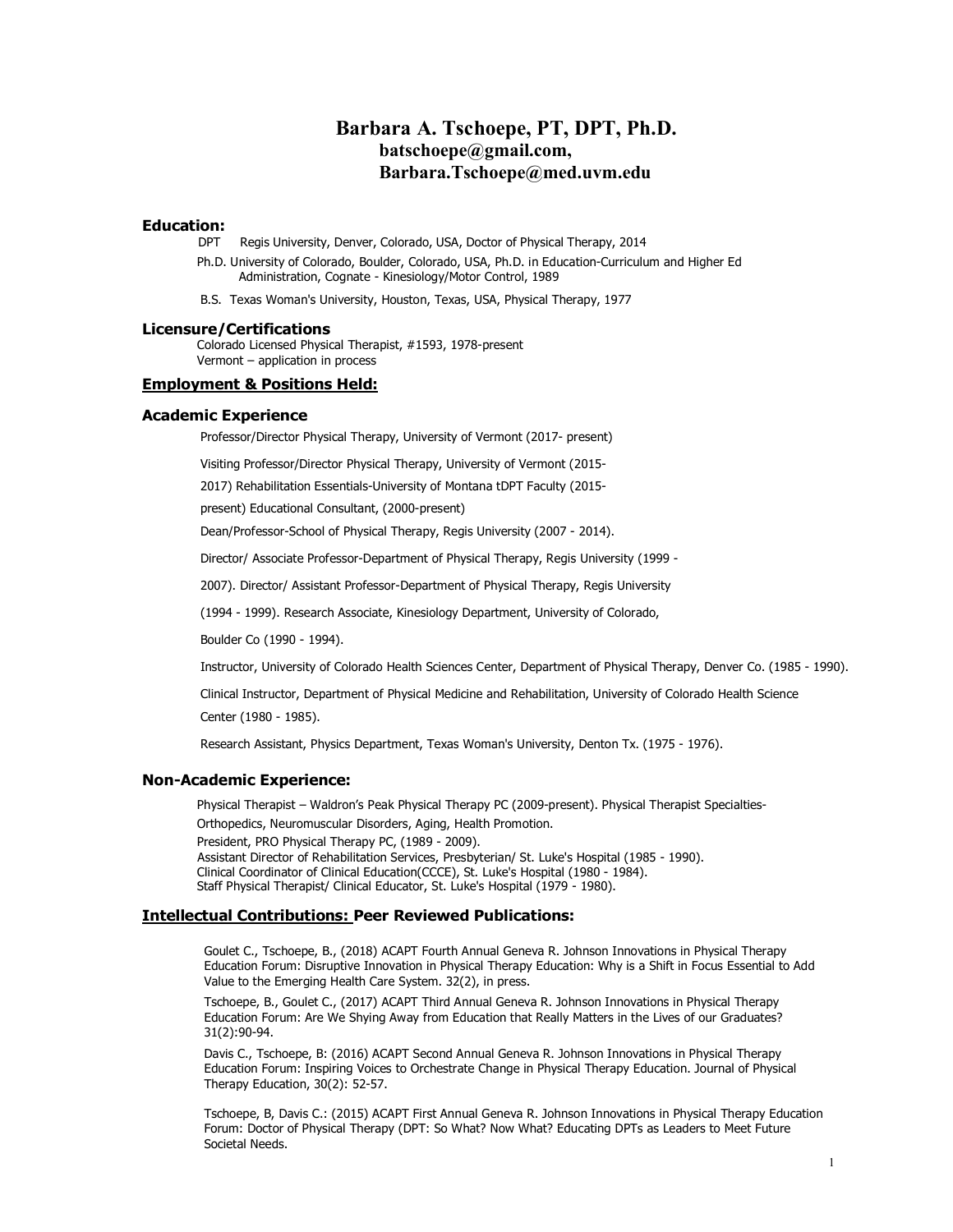Journal of Physical Therapy Education, 29(2):84-87

Mulligan, N., Tschoepe B., Smith, MB: (2014) Balance retraining in community dwelling older adults: Highlights of intervention strategies that hold promise in PT practice. Topics in Geriatric Rehabilitation, 30- 2, 117-126.

Dean, E.., Dornelas de Andrade, …Tschoepe, B., et al: (2013) The Second Physical Therapy Summit on Global Health: developing an action plan to promote health in daily practice and reduce the burden of noncommunicable diseases. Physiotherapy Theory and Practice, 11-19-13, 1:15.

Krum, L., Tschoepe, B. A. , & Sage, L. (2007). Models of clinical faculty development A comparison study of one university's experience. Journal of Physical Therapy Education.

Smith, M. B., Christenson, M., Tschoepe, B. A. , Scherer, S. A. , & Gorman, I. (2006). Fitness program impact in a multi- level senior living center. Journal of Geriatric Physical Therapy, 28, 111.

Scherer, S. A., Tschoepe, B. A. , Smith, M. B. , Christenson, M., & Gorman, I. (2006). Effectiveness of experiential learning in health promotion in physical therapist students. Journal of Physical Therapy Education.

Smith, M. B., Tschoepe, B. A. , & Christenson, M. (2005). Effect of once a week resistance training on strength, physical frailty and functional performance. Journal of Geriatric Physical Therapy (27), 117-118.

Tschoepe, B. A., Gorman, I., Scherer, S., Smith, M., & Christenson, M. (2005). Effect of a supervised web supported walking program for a University Workforce. Cardiopulmonary Physical Therapy Journal, 16,4.

Tschoepe, B. A., Noteboom, T., Stone, A., & Kerr, J. (2004). Ultrasound imaging of trunk muscles in patients with acute low back pain. Physical Therapy.

Tschoepe, B. A., Noteboom, T., Threlkeld, J., & Gorman, I. (2004). Reliability of Ultrasound Imaging of Scapular Retractor Muscles. Journal of Orthopedic and Sports Physical Therapy.

Winkler, P., Feider, K., Miller, T., Moeller, J., Richardson, J., Amy Stone, Barbara A Tschoepe, (2001). Effects of Customized exercise intervention on motion sickness symptoms in adults. Neurology Report.

Hartwick, J., Martin, D., Christensen, N., Smith, T., Stied, J., S Teidman, Barbara A Tschoepe, R Tyler, (1999). Dexamethasone Application by Iontophoresis does not attenuate delayed onset of muscle soreness (DOMS). Physical Therany

Tschoepe, B. A., Johnson, W., Margison, R., & Wolfe, P. (1999). Muscular fatigue patterns and postural alterations with five selected keyboard designs. Physical Therapy.

Okamoto, B. M., Dmytriw, K. L. , Meltzer, K. M. , Tschoepe, B. A. , & Weeks, D. L. (1997). Memory capacity for demonstrated information. Journal of Sport and Exercise Psychology.

Tschoepe, B. A., Sherwood, D. E. , & Wallace, S. A. (1994). Localized muscular fatigue duration, EMG parameters, and accuracy of rapid limb movements. Journal of Electromyography and Kinesiology, 4, 218-229.

Tschoepe, B. A. & Kennedy, K. (1986). Efficacy of post op TENS in abdominal and cardiovascular surgeries. Physical Therapy.

# **Peer Reviewed Scientific & Professional Presentations:**

# **Local**

Tschoepe, B. A. (2001). Transverse abdominals recruitment is unaffected by feedback and position as Measured by Diagnostic Ultrasound. Regis University, Denver, Colorado.

Tschoepe, B. A. (2001). Comparison of facilitation of the longus colli muscle: Does the technique specific activation of the muscle affect the level of disability for patients with cervical dysfunction? Regis University, Denver, Colorado.

Tschoepe, B. A. (2000). Cross-Modal Transfer- A Human Study of Patients with Unilateral Peripheral Vestibular Problems A Collaborative Clinical Study. Regis University, Denver, Colorado.

Tschoepe, B. A. (2000). Effects of customized exercise intervention on motion sickness symptoms in adults. Regis University, Denver, Colorado.

#### **National**

Altenburger, P., ... Tschoepe, B., (2018, February) Assessment to inform DPT Program Outcomes: Accreditation to Program Excellence. Combined Sections Meeting, New Orleans, La.

Green-Wilson J, Tschoepe, B., Clark, D., (2017, October) Unleashing the power of E, Education Leadership Conference, Columbus, Oh.

Tschoepe, B., Altenburger, P., et al. (2017, October) Assessment to support program quality and development: An ACAPT Initiative to Foster Educational Excellence through Benchmarking, Education Leadership Conference, Columbus, Oh.

Tschoepe, B., Green-Wilson J, Clark, D., (2016, October) Leading through Change and Conflict, Education Leadership Conference, Phoenix, Az.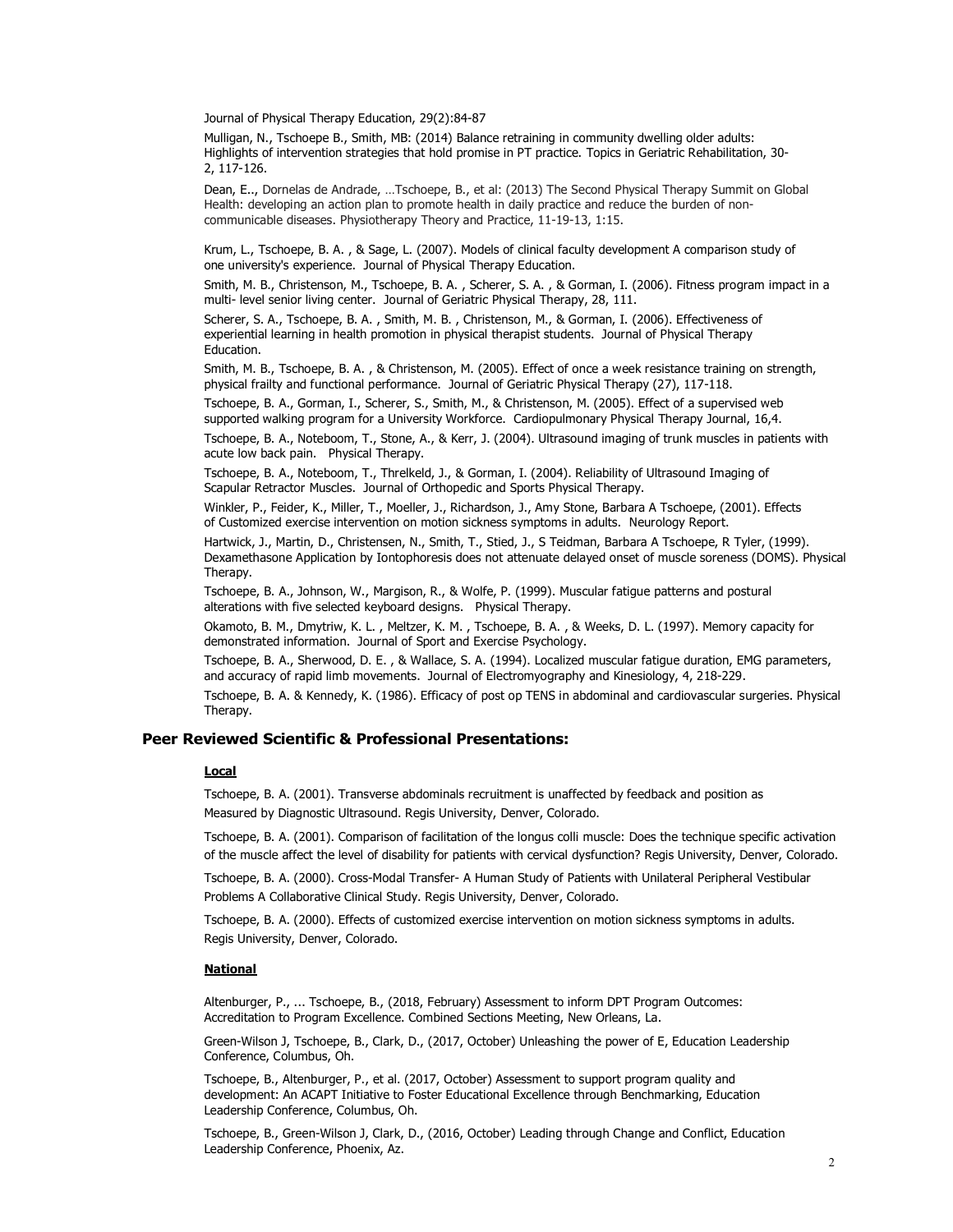Green-Wilson, J., Tschoepe, B., Clark, D., (2015, October) Igniting Cultures of Transformation in Physical Therapist Education: Investing in Intentional Faculty Development, Education Leadership Conference, Baltimore Md.

Barnes, C., Tschoepe, B., Smith, MB., et al (2015, February) Backwards walking Treadmill Training for Patients with Parkinson's Disease. , APTA Combined Sections Meeting. Indianapolis, IN.

Tschoepe, B., Green-Wilson, J., et al. (2015, February) Building future practice through leadership development: Why me, Why now?, APTA Combined Sections Meeting. Indianapolis In.

Tschoepe, B., Green-Wilson J., (2014, October) Building future physical therapist practice through leadership development: Threading leadership throughout a DPT curriculum, Education Leadership Conference, Kansas City, Mo.

Barnes, C., Smith, MB, Tschoepe, B, Mulligan, N (2014, February) Assessing the effects of massed vs. distributed schedule for treadmill training on gait and balance in individuals with Parkinson's disease, APTA Combined Sections Meeting. Las Vegas, NV.

Barnes, C., Mulligan, N., Smith MB, Tschoepe, B. (2013, January). The effects of massed or distributed practice treadmill training on gait parameters, balance and motor function in individuals with Parkinson's disease. APTA Combined Sections Meeting. San Diego, CA.

Tschoepe, B.A., Smith, M.B. (2013, January). Making Cents: Financial Literacy and Management for DPT students. APTA Combined Sections Meeting, San Diego, CA.

Tschoepe, B.A, et al. (2013, January). Essentials of and Taking your Clinical Practice to the Next Level: Business essentials for practice owners. APTA Combined Sections Meeting. San Diego, CA.

Mulligan, N., Tschoepe, B. A. , & Smith, M. B. (2010, February). Physical therapists as primary care providers for chronic neuromuscular disease: A case report. American Physical Therapy Association, Combined Sections Meeting, San Diego, California.

Mulligan, N., Tschoepe, B. A. , & Smith, M. B. (2010, February). A model for primary care. The physical therapist role in managing chronic neuromuscular disease. American Physical Therapy Association, Combined Sections Meeting, San Diego, California.

Tschoepe, B. A. (2010, February). Diagnosis Dialogue: Current Practice and Future Implications in Women's Health. APTA Combined Sections Meeting, San Diego, California.

Norton, B., Zadai, C., DeLitto, A., & Tschoepe, B. A. (2009, February). Diagnosis Dialogue: Current Status and Future Implications. APTA Combined Sections Meeting, Las Vegas, Nevada.

Norton, B., Scharman, S., Zadai, C., Vansant, A., & Tschoepe, B. A. (2008, June). Diagnosis Dialogue: Current Status and Future Implications. APTA National Conference, San Antonio, Texas.

Christenson, M., Gorman, I., Scherer, S., Smith, M., & Tschoepe, B. (2007). Physical Therapy and the Community: Applications in Primary Prevention and Community Health. American Physical Therapy Association Annual Conference, Denver, Colorado.

Tschoepe, B., Krum, L., & Sage, L. (2007, February). Models of clinical faculty development. APTA Combined Sections Meeting, Boston, Massachusetts.

Scherer, S. A., Tschoepe, B. A. , Gorman, I., & Smith, M. B. (2006, February). Effectiveness of experiential learning in health promotion for physical therapy students. APTA Combined Sections Meeting, San Diego, California.

Smith, M. B., Christenson, M., Scherer, S., Gorman, I., & Tschoepe, B. A. (2006, February). Effect of a supervised walking program to enhance physical activity in the elderly. APTA Combined Sections Meeting, San Diego, California.

Tschoepe, B., Gorman, I., & Cleary, K. (2006, October). Autonomy in physical therapy: attitudes, collaboration and practice. APTA Private Practice Section Annual Conference and Exposition, Miami, Florida.

Tschoepe, B. A., Noteboom, T. J. , & Flynn, T. W. (2006, October). University based physical therapist fellowship- the role of academic institutions. American Physical Therapy Association, Alexandria, Virginia.

Tschoepe, B. A., Gorman, I., Scherer, S., Christenson, M. E. , & Smith, M. B. (2006, February). Effect of a supervised web supported walking program for a university workforce. APTA Combined Sections Meeting, San Diego, California.

Noteboom, T. & Tschoepe, B. (2005). Demographics and Perceptions of Students in Transition DPT Programs. American Physical Therapy Annual Conference, Boston, Massachusetts.

Smith, M. B., Tschoepe, B. A. , Christenson, M., Bechet, R., Gocken, T., L. Hoel,H. Miller,S. Riker, (2005, February). Effects of once a week resistance training on strength, physical frailty and functional performance. APTA Combined Sections Meeting, New Orleans, Louisiana.

Tschoepe, B., Noteboom, T. J. , & Stone, A. (2004, June). Ultrasound Imagining of trunk muscles in patients with acute low back pain. APTA Annual Conference and Exposition, DC, Washington.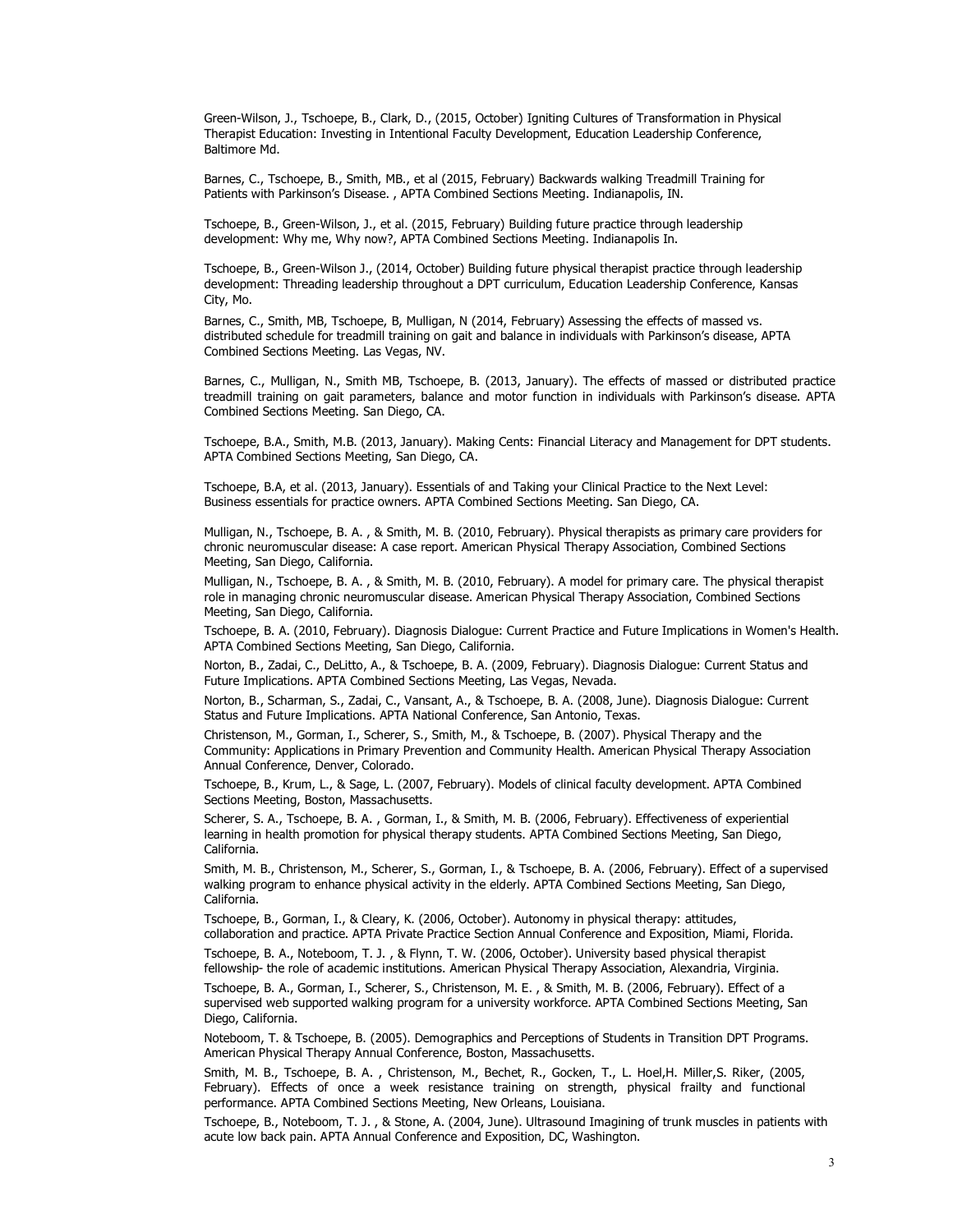Tschoepe, B. A., Noteboom, T. J. , Threlkeld, J., & Gorman, I. (2004, February). Reliability of ultrasound imaging of scapular retractor muscles. APTA Combined Sections Meeting, Nashville, Tennessee.

Tschoepe, B. A. & Noteboom, T. J. (2002, June). Incorporating Ultrasound Imaging in the Management of Patients with Spinal Dysfunction: Innovations in Clinical Practice. APTA Annual Conference and Exposition, Cincinnati, Ohio.

Tschoepe, B. A. (2001, June). Muscle thickness does not co-vary with EMG activity graded muscle contraction. APTA Annual Conference and Exposition, DC, Washington.

Winkler, P. A. & Tschoepe, B. A. (2001, February). Effects of customized exercise intervention on motion sickness symptoms in adults. APTA Combined Sections Meeting, Boston, Massachusetts.

Tschoepe, B. A. (1999). Use of the Tinnetti Assessment in the patient with Multiple Sclerosis. Regis University, Denver, Colorado.

Tschoepe, B. A. (1999, June). Dexamethasone Applications by Iontophoresis does not attenuate delayed onset of muscle soreness(DOMS). APTA Annual Conference and Exposition, D.C., Washington.

Tschoepe, B. A., Johnson, W., & Camp, J. (1999, February). Muscular Fatigue Patterns and Postural Alterations with Five Selected Keyboard Designs. APTA Combined Sections Meeting, Seattle, Washington.

Tschoepe, B. A. (1998). Functional Outcomes/Guide to Physical Therapy Practice: Implications to the Practitioner. Colorado Physical Therapy Network - Regional Meeting, Denver, Colorado.

Tschoepe, B. A. (1997). A Comparison of Videotape and Written Instruction for Learning Therapeutic Exercises. Regis University, Denver, Colorado.

Tschoepe, B. A., Sherwood, D., & Wallace, S. (1990). Isometric Fatigue Duration on Motor Control. NASPSPA Conference, Huston, Texas.

Tschoepe, B. A. (1986, June). Efficacy of Post Op TENS in Abdominal and Vascular Surgeries. APTA National Conference, Chicago, Illinois.

### **Book Chapters**

Tschoepe, B.A., Green-Wilson, J., Leadership in Health Care (2016) in press

Tschoepe, B.A., Green-Wilson, J., (2014) Private Practice and Social Responsibility, Private Practice: The How-to Manual, 2<sup>nd</sup> edition. American Physical Therapy Association, Private Practice Section publication.

# **Invited Articles/Reviews**

Tschoepe, B. A. (2007). Oh my aching feet. Active Cities USA Magazine (16), 10-11 in

press. Tschoepe, B. A. (2007). Oh my aching neck. Active Cities USA Magazine (23), 109-111.

Tschoepe, B. A. (2006). Keyboard Athlete Essentials II: Start your training program. Active Cities USA Magazine, Boulder County Edition (10), 10-11.

Tschoepe, B. A. (2006). Postural alignment imbalances can lead to ACL injuries. Active Cities USA Magazine, Boulder County Edition (11), 10-11.

Tschoepe, B. A. & Wisler, . (2006). Out of the running: How to stay in running shape when you can't go for a run. Active Cities USA Magazine, Boulder County Edition (12), 10-11.

Tschoepe, B. A. & Keirns, M. (2006). Shoulder injuries in water sports. Active Cities USA Magazine, Boulder County Edition (13), 10-11.

Tschoepe, B. A. (2006). Safe lifting essentials. Active Cities USA Magazine, Boulder County Edition (15), 10-11.

Tschoepe, B. A. (2005). Keyboard Athlete Essentials. Active Cities USA Magazine, Boulder County Edition (9),10-11.

Tschoepe, B. A. & Gorman, I. (2004). The truth on helmet use: Do or don't you? Active Cities USA Magazine, Boulder County Edition (4), 22.

# **Presentation of Non-Refereed Papers**

#### **State**

Scherer, S. A., Stone Hammerich, A., & Tschoepe, B. A. (2008, October). Integrating Health Promotion into your Physical Therapy Practice: Essential Tools. APTA/Colorado Chapter Fall Conference, Denver, Colorado.

# **Dissertation**

#### **Dissertation**

Isometric Fatigue Duration on Motor Control, Tschoepe BA, 1989, Portions of dissertation published in Journal of Electromyography and Kinesiology (noted in publications)

### **Intellectual Contributions-Scholarship in Process**

#### **Discipline-Based Scholarship**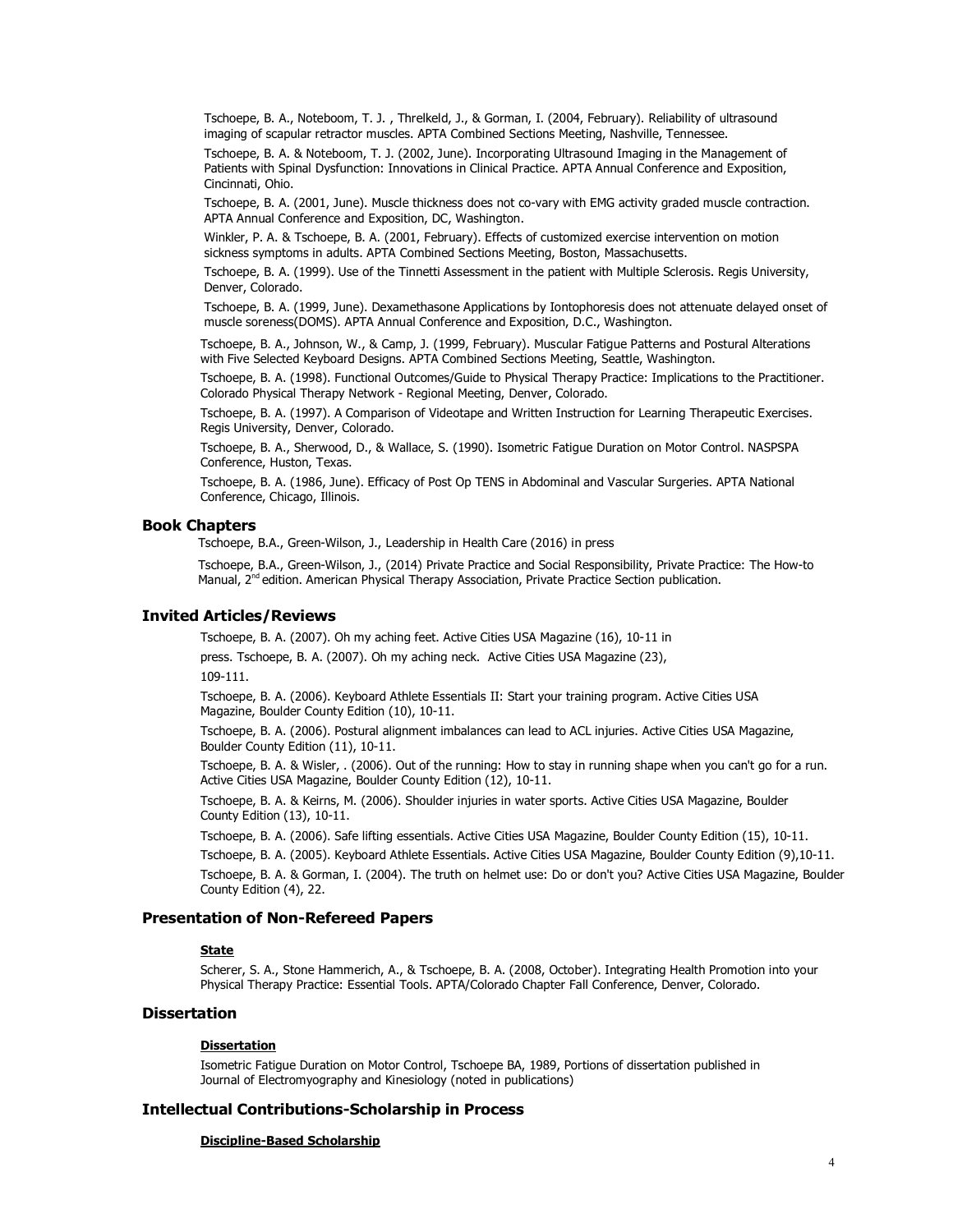2015-present – Research in Progress - Mobile Technology to Extend the Reach of Physical Therapist Exercise Prescription for Individuals with Osteoarthritis

### **Learning & Pedagogical Scholarship**

2015-present – Research in Progress – Identifying essential Leadership competencies needed of DPT graduates. Leadership in Physical Therapist Practice

Impact of Leadership Development (LAMP) on Physical Therapist Practice

### **Funded Grant Activity:**

### **Funded**

2015-2019 – Gell, N., Tschoepe, B., Dee, J., Mobile Technology to Extend the Reach of Physical Therapist Exercise Prescription for Individuals with Osteoarthritis, University of Vermont Center of Aging. (\$50,000)

2009 - Anemaet, W., Smith, M., Tschoepe, B., Hammerich, A., Hoffman, L., Ira Gorman, Erika Nelson-Wong, Effect of Resistance and/or CV training on strength, cardiovascular status and gait function in community dwelling older adults (

\$3,000), SPARC Regis University.

2008 - Winkler, P. & Tschoepe, B.A., Treadmill training to promote motor control in older adults. (\$500), SPARC, Regis University.

2006 - Scherer, S., Tschoepe, B., Smith, M., Christenson, M., & Gorman, I., Thriving Community Grant (\$40,000), Physical activity and healthy eating programs within a local community, Colorado Department of Health and Nutrition/Kaiser Foundation.

2005 - Tschoepe, B., Thriving Community Grant (\$20,000), Physical activity and healthy eating programs within a local community-planning grant, Colorado Department of Health and Nutrition/Kaiser Foundation.

2005 - Tschoepe, B., Effect of implementing a health promotion physical activity program in a University, student, faculty and staff environment embedded in academic course, \$1,000/student, \$1,000/staff, Colorado Department of Health and Nutrition COPAN.

2004 - Scherer, S., Christenson, M., Gorman, I., & Tschoepe, B.A., Promoting Student Wellness Activities (\$1,000), Colorado and Physical Activity Network (COPAN) Task Force of Colorado Department of Public Health an.

2004 - Tschoepe, B. A., Christenson, M.M., Smith, M.B., Gorman, I., & Scherer, S., 2004 - Tschoepe, BA., Wellness in the Workplace. (\$1,000), Colorado and Physical Activity Network (COPAN).

2004 - Smith, M. B., Christenson, M., Tschoepe, B.A., Scherer, S., & Gorman, I., Effect of implementing a health promotion physical activity program in a local Senior housing facility (\$1,000), Colorado Department of Health and Nutrition COPAN.

2002 - Tschoepe, B., SPARC Grant (\$5,000), Ultra sound imaging in the recruitment of trunk muscles with patients with acute low back pain, Regis University.

# **Membership in Scientific/Professional Organizations:**

American Council of Academic Physical Therapy Education, ACAPT- 2011-present, National Board of Directors, Secretary: 2012-2015 – 2 elected terms

Colorado Chapter Government Affairs, 2006-2008, State

Prosper Meniere Society, 2000-2103,

National APTA-Academic Administrators SIG, 1994-2011, National

Colorado Physical Therapy Network, 1990-present, APTA State Colorado

Chapter, 1978-present, Vermont Chapter 2015-present -State

American Physical Therapy Association, 1977-present, National

APTA-Education, Orthopedics, Neurology, Women's Health, Research, and Private Practice Sections, 1977 present, National

### **Consultative & Advisory Positions Held:**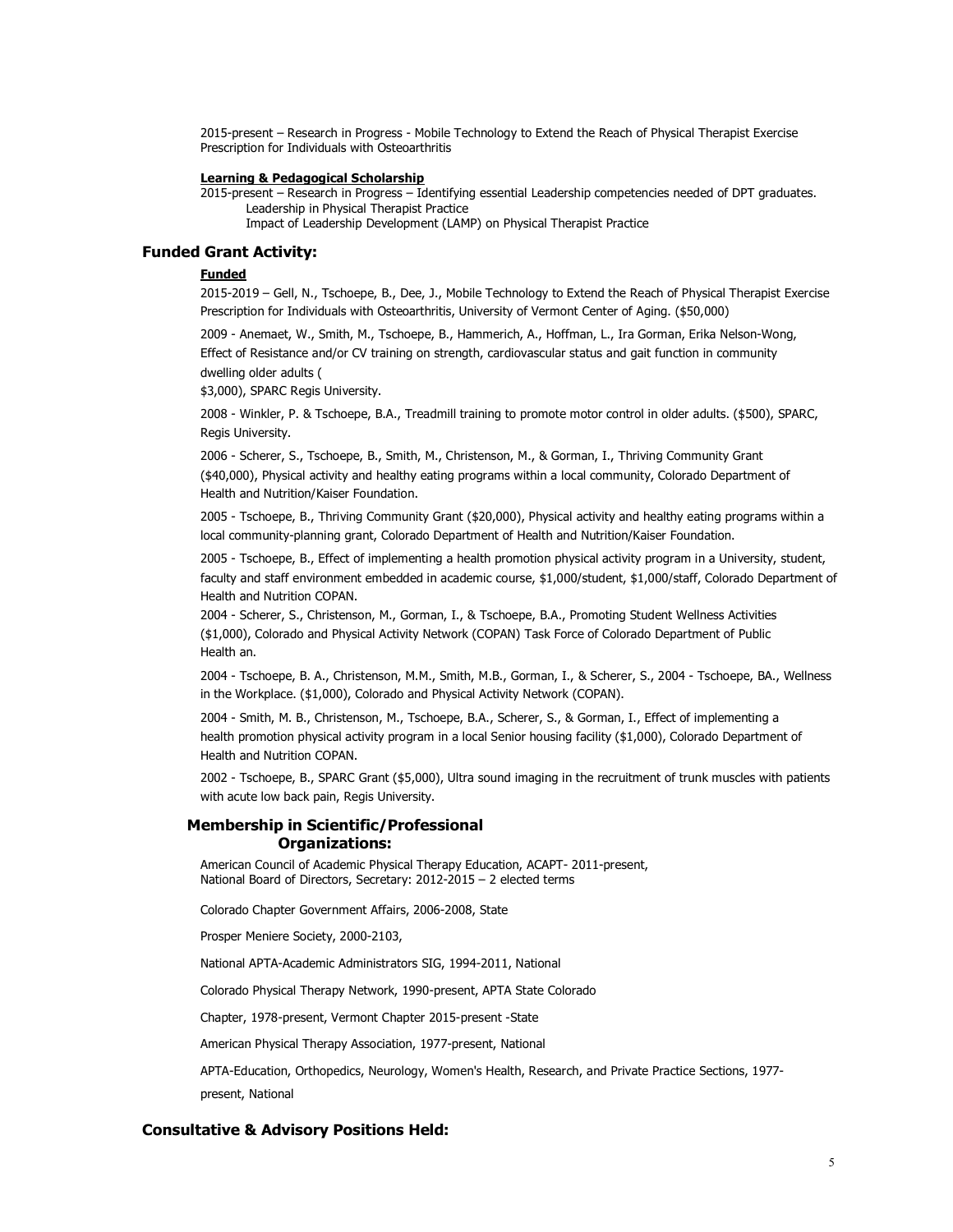2018 – Kenya Medical Training College, Nairobi, Kenya/Jackson Clinic Foundation

2017-2018 - Alvernia University

2015 – University of Indiana – Educational Consultant

2014-2018 – University of Hartford – Educational Consultant

2015-2016 - National Commission for Academic Accreditation and Assessment, Riyadh, Saudi Arabia

2013-2017 – Adidas Abba College of Health Sciences, School of Medicine, Education/Curriculum Consultant/Faculty to develop an advanced standing DPT program for Ethiopia- Start date of 4 yr. program was March 2014

2011-2013– APTA Educational Leadership Institute, Mentor-Educational Consultant 2012 – MGH Institute of Health Professions – Educational/Curriculum Consultant

2011-2012 Ethiopia Collaboration with Addis Abba College of Health Sciences, School of Medicine and the Jackson Clinics to support a residency program and design a DPT program for Ethiopia- Educational Consultant

2012 Kenya, Consultant to explore opportunities to advance PT education in collaboration with the Medical College of Kenya, Nairobi

2011-2012: Explored collaborative options to offer DPT education in Alaska with University of Alaska, Anchorage 2009: Georgia State Board of Regents, Educational consultant- feasibility of a state academic program to transition to DPT, Educational consultant

2009-2003: Multiple Colorado Business and Governmental Agencies, Ergonomics Consultant, Educational consultant for Ergonomics, Health and Wellness Promotion, Back Safety and Awareness

2003: University of Hartford, Academic Consultant, Design a faculty practice within an academic institution

2002-1996: Multiple Colorado Business and Governmental Agencies, Ergonomics Consultant, Educational consultant for Ergonomics, Health and Wellness Promotion, Back Safety and Awareness

1996: Walsh University, Curriculum Consultant, CAPTE curriculum review

1995: Multiple Colorado Business and Governmental Agencies, Ergonomics Consultant, Educational consultant for Ergonomics, Health and Wellness Promotion, Back Safety and Awareness

1994: Blue Cross and Blue Shield, Medicare Reviewer for Physical Therapy Services, PT representative to 3rd party intermediary for Medicare

1994: Multiple Colorado Business and Governmental Agencies, Ergonomics Consultant, Educational consultant for Ergonomics, Health and Wellness Promotion, Back Safety and Awareness

1993: Blue Cross and Blue Shield, Medicare Reviewer for Physical Therapy Services, PT representative to 3rd party intermediary for Medicare

1993: Multiple Colorado Business and Governmental Agencies, Ergonomics Consultant, Educational consultant for Ergonomics, Health and Wellness Promotion, Back Safety and Awareness

1993: Regis University, Academic Consultant to begin an Educational Program in Physical Therapy, 4 yr process working with the University and national leaders in PT Education to design an academic program in PT

1992: Blue Cross and Blue Shield, Medicare Reviewer for Physical Therapy Services, PT representative to 3rd party intermediary for Medicare

1992: Multiple Colorado Business and Governmental Agencies, Ergonomics Consultant, Educational consultant for Ergonomics, Health and Wellness Promotion, Back Safety and Awareness

1992: Regis University, Academic Consultant to begin an Educational Program in Physical Therapy, 4 yr process working with the University and national leaders in PT Education to design an academic program in PT

1991: Blue Cross and Blue Shield, Medicare Reviewer for Physical Therapy Services, PT representative to 3rd party intermediary for Medicare

1991: Multiple Colorado Business and Governmental Agencies, Ergonomics Consultant, Educational consultant for Ergonomics, Health and Wellness Promotion, Back Safety and Awareness

1991: Regis University, Academic Consultant to begin an Educational Program in Physical Therapy, 4 yr process working with the University and national leaders in PT Education to design an academic program in PT

1990: Blue Cross and Blue Shield, Medicare Reviewer for Physical Therapy Services, PT representative to 3rd party intermediary for Medicare

1990: Multiple Colorado Business and Governmental Agencies, Ergonomics Consultant, Educational consultant for Ergonomics, Health and Wellness Promotion, Back Safety and Awareness

1990: Regis University, Academic Consultant to begin an Educational Program in Physical Therapy, 4 yr process working with the University and national leaders in PT Education to design an academic program in PT

1989: Blue Cross and Blue Shield, Medicare Reviewer for Physical Therapy Services, PT representative to 3rd party intermediary for Medicare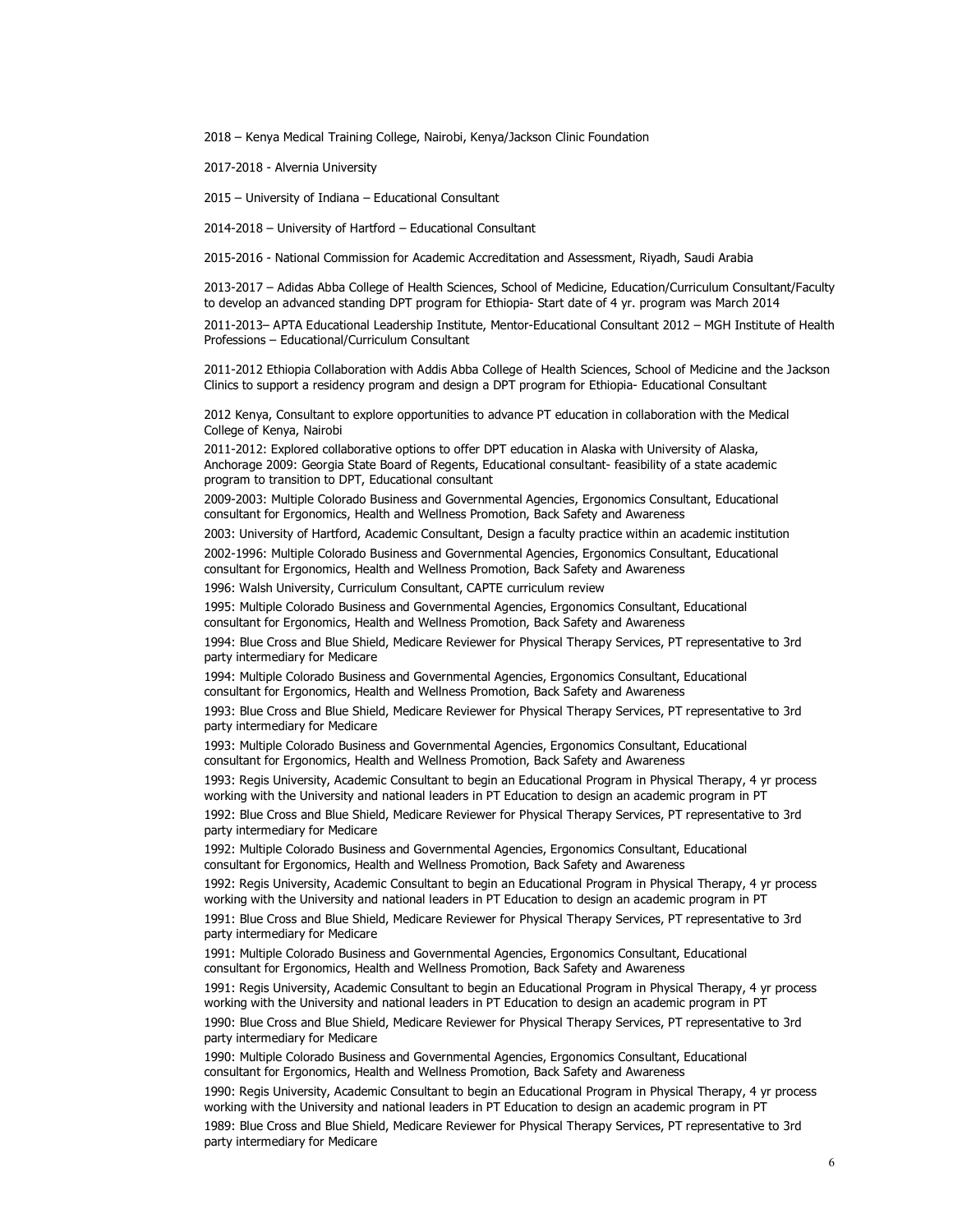1989: Multiple Colorado Business and Governmental Agencies, Ergonomics Consultant, Educational consultant for Ergonomics, Health and Wellness Promotion, Back Safety and Awareness

1989: University of Colorado Health Sciences Center, Curriculum Consultant, Comprehensive curriculum review to transition BS in PT progam to an MS in PT program

1988: Blue Cross and Blue Shield, Medicare Reviewer for Physical Therapy Services, PT representative to 3rd party intermediary for Medicare

1988: Multiple Colorado Business and Governmental Agencies, Ergonomics Consultant, Educational consultant for Ergonomics, Health and Wellness Promotion, Back Safety and Awareness

1988: University of Colorado Health Sciences Center, Curriculum Consultant, Comprehensive curriculum review to transition BS in PT progam to an MS in PT program

1987: Blue Cross and Blue Shield, Medicare Reviewer for Physical Therapy Services, PT representative to 3rd party intermediary for Medicare

1987: Multiple Colorado Business and Governmental Agencies, Ergonomics Consultant, Educational consultant for Ergonomics, Health and Wellness Promotion, Back Safety and Awareness

1986: Blue Cross and Blue Shield, Medicare Reviewer for Physical Therapy Services, PT representative to 3rd party intermediary for Medicare

1986: Multiple Colorado Business and Governmental Agencies, Ergonomics Consultant, Educational consultant for Ergonomics, Health and Wellness Promotion, Back Safety and Awareness

1985: Blue Cross and Blue Shield, Medicare Reviewer for Physical Therapy Services, PT representative to 3rd party intermediary for Medicare

1985: Multiple Colorado Business and Governmental Agencies, Ergonomics Consultant, Educational consultant for Ergonomics, Health and Wellness Promotion, Back Safety and Awareness

# **Community Service:**

#### **Other Community Service Activities**

2014 – Center for African American Health Annual Health Fair – PT Health and Wellness screening with PT students

2013 - Ethiopia 3-week student immersion/consultant with Addis Ababa College of Health Sciences to initiate a DPT program in Ethiopia

2012 Ethiopia 3 -week student immersion program

2002-2014 School of PT 5 K -10K Fun Run/Walk to support area senior center non- profit

organization 2006-2011: Project Homeless Connect Health Screenings offering PT services with

### PT students

2006-2010: Mexico - Alternative Spring Break Experience, immersion experience with PT, nursing and undergrad Regis students - homestay in rural Mexico, offering health education, PT services and community service

2004-2008: Boulder Force/Broomfield Girls Soccer, Pre-season musculoskeletal screens

2005: Fairview High School, IB Steering Committee

2004-2011 Channel 9 Health Fair, Health Screens to community with PT students 2001-2004:Boulder NovaSoccer, Medical Support/Educational/Injury Prevention 1998-2001:

Douglas Elementary School, Parent Volunteer

2000: Boulder Nova Soccer Medical Volunteer, Travel with 68 teens for a 3 week soccer immersion to England, Denmark and Sweden. Offered Physical Therapy and health supervision for the teens/adult volunteers

#### **Positions Held in Civic Organizations**

2011-13- Colorado HealthCare Workforce Collaborative, sponsored by Colorado Trust and the Colorado Rural Health

1997-present: Argyle Senior Living Center, Board of Directors, Denver Co. 2010-2012: Argyle Senior Living Center, Board of Directors, Finance Committee

2005-2008: Argyle Senior Living Center, President- Board of Directors 2003-2005: Argyle Senior Living Center,

Vice President - Board of Directors

1999-2003: Argyle Senior Living Center, Board of Directors, Finance Committee

# **Services to the University/college/school**

### **Committees/councils/commissions: Service to University of Vermont**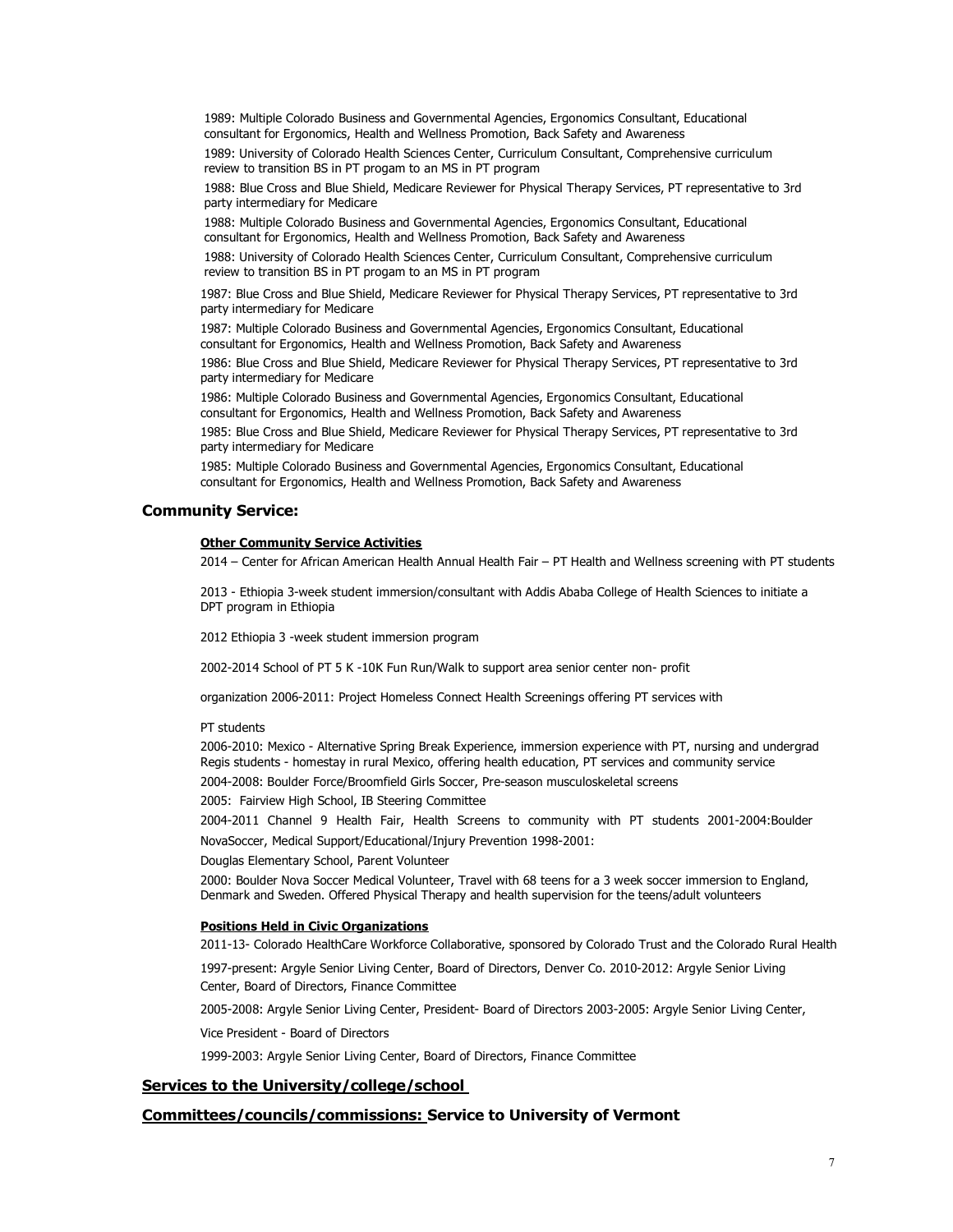### **College/Department**

DPT Strategic Planning, Curriculum and Assessment, Admissions - Chair Search Committee co-chair DPT, member Nursing CAPTE self-study Chair

### **Service to Regis University**

#### **School/Department Assignments**

#### **Chair:**

2012-2013 DPT Expansion Committee 2011 2014 School of Physical Therapy Strategic Planning Task Force 2007-2014: School of Physical Therapy Administrative Team 2009-2010: Faculty Workload Taskforce 2009-2014: Alumni Relations 2003-2004: Outcomes & Evaluation Committee 2001--2005: Advisory Committee 2002-2003: Research Task Force 2002-2003: Faculty Planning Committee 2001-2002: Curriculum Committee 2000-2001: Outcomes Committee 2000--2002: Faculty Planning Committee Member: 2011-2012 DPT Leadership thread development team – ex officio 2011-2013 Global Health Task Force Ex. officio 2008-2014 Faculty Practice Oversight Team 2008-2009: DPT Enrollment Expansion Task Force 2006-2013: Undergraduate Kinesiology Major Planning Team 2006-2007: Admissions Committee 2006-2007: Scholarship Committee 2004-2005: Faculty Recruitment & Development 2004-2005: Outcomes Committee 2004-2005: Recruitment and Admissions Committee 2003-2004: Recruitment and Admissions 2003-present: Faculty Planning Committee

2003-2004 through 2004-2005: Kinesiology Minor 2002-2003: Outcomes & Evaluation Committee

2002-2003 through 2006-2007: Transition DPT Committee

2002-2003 through 2004-2005: Curriculum Committee

2002-2003 through 2004-2005: Scholarship Committee 2001-2002: Student Awards Committee

2001-2002: Outcomes and Evaluation Committee 2001-2002: Faculty Recruitment and Development 2001-2002: DPT Transition Task Force

2001-2002 through 2002-2003: Undergraduate Kinesiology

2001-2002 through 2002-2003: Admissions Committee

2000-2001: Awards Committee

College Assignments Chair:

2013-14 RHCHP Leadership Institute for faculty and staff (Design and College Program Coordinator) Member:

2012- 2014 RHCHP Advisory Committee

2013-2014 RHCHP Strategic Planning Committee 2010-11 RHCHP Strategic Planning Committee 2007- 2014: RHCHP Academic Leadership Council

2009-2013: College Operations Council

2008--2011: Online Learning Administrative Team 2003-2014: RHCHP Academic Council

2008-2011: RHCHP Council for Research, Scholarship & Teaching Excellence 2007-2008: RHCHP Strategic Planning Committee

2004-2005: RHCHP Committee on Rank

2003-2004: School of Health Professions Strategic Planning Committee 1998-2001: SHP Evaluation and Outcomes **Committee** 

Other Institutional Service Activities:

2010-11 RHCHP Faculty Handbook Revision Co-Chair

1994-1997: Faculty Handbook Revision Committee: Administrator Representative

University Assignments

#### **Chair:**

2003-2006: Jack Kent Cooke Foundation: Faculty Representative for the University

Faculty Advisor: 1998-2002: ADA Consultant for Regis University

Member:

2013-2014: University Strategic Planning Solution Group – Business College exploration/Program initiatives 2012- 2013 Chester Alter Planning Task Force – encouraging entrepreneurial mindsets in academic programs 2007-2010: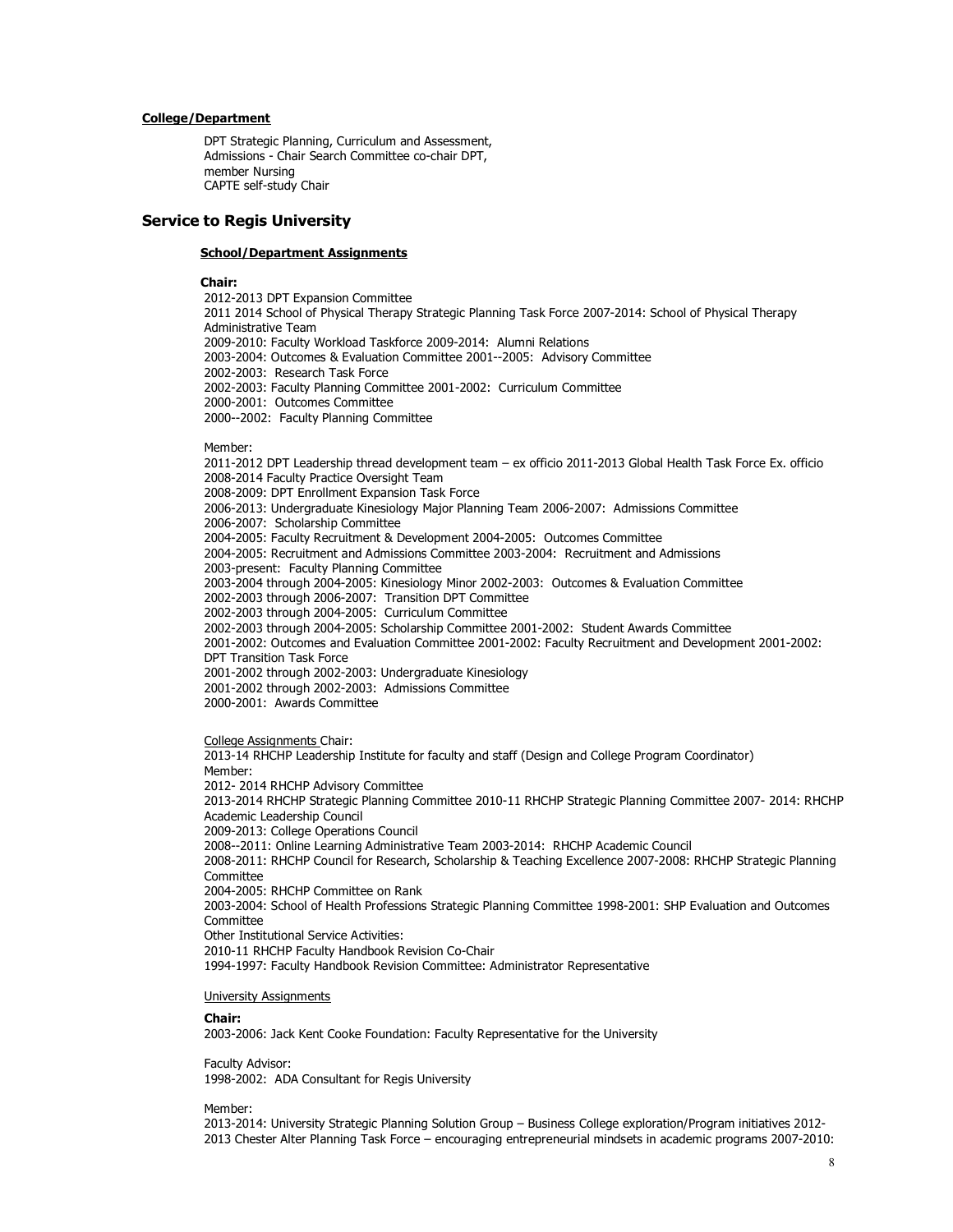Regis Academic Technology Committee

2002--2005: Regis University Board of Trustees Finance Committee: Faculty representative to the Board Committee 2002-2005: Academic Planning and Policy Committee: RHSHP representative

1998--2003: Regis University Graduate Committee: Chair 2001-2003

2005-2009: Ergonomic Consultant for Regis University

1995-2005: Regis University Risk Management Committee: Designed and monitor risk management policies for the University

Mentoring Activities:

2012-2013: University Mentoring Project: Mentor 2008-2009: University Mentoring Project: Mentor 2006-2007: St. Ignatius Day Facilitator: Group facilitator 2003-2004: University Mentoring Project Other Institutional Service Activities: 2006-2007: Jesuit Convocation - Regis University RHSHP representative: Missouri province convocation- The future of Jesuit Education preparing laypersons to take leadership roles in a Jesuit University

### **Service to the Profession**

#### **Board of Directors:**

2012-2015 American Council of Academic Physical Therapy Education (ACAPT) Executive Committee –Secretary, Board of Directors, Executive committee (Elected to 2 terms)

Board responsibilities: Liaison to APTA section in Orthopedics, Women's Health, CAPTE liaison, Board committee chair – Benchmarks in Excellence for PT education

2014-present ACAPT Annual Forum on Innovation in physical therapy education in honor of Dr. Geneva Johnson co- coordinator

2007-present: Physical Therapy Learning Institute, Organization to promote leadership and change in PT education, (National). 2017- present, President

1993-1996: Colorado Physical Therapy Network, Colorado PT Private Practice Insurance Broker Organization, Denver, Colorado (State).

#### **Commission on Accreditation of Physical Therapy Education (CAPTE):**

2012-2015: ACAPT Board Liaison to CAPTE

2015- present: On-site CAPTE accreditation team leader

#### **Academic Conference:**

2014-present: ACAPT coordinator of the Dr. Geneva R. Johnson Forum on Innovation in Physical Therapy Education

2010-2016: PPS\_APTA Annual Graham Session, Invitation to Think tank discussions on operationalizing PPS Strategic Plan, developing relationships with APTA goals and priorities, critical issue discussions facing the profession (National).

2012 PPS\_APTA Graham Session Facilitator on the crisis of student debt loads in PT education, how can the profession help our future professionals

#### **Advisory Board member:**

1988-1990: ACC- PTA program, Advisory Board Chair 1991-1998, APTA Co Chapter – various roles representing state committees/ House of Delegate member/district representative/Academic advisor to state leadership, Denver, Colorado (State).

#### **Chair: Committee / Task Force**

2017-present – American Council of Physical Therapy Education (ACAPT) Leadership Development Oversight Committee Member

2015-present American Council of Physical Therapy Education (ACAPT) Benchmarking for Program Excellence in Physical Therapy Chair-committee member (National),

2010-2012: American Physical Therapy Association- Private Practice Section, Chair of education committee for the section- develop a committee, set section priorities, collaborate with other sections and APTA Practice, (National).

#### **Member: Committee/Task Force**

2013-present: CAPTE – Re-affirmation for accreditation review committee (exploring new processes/strategies for re- accreditation within CAPTE)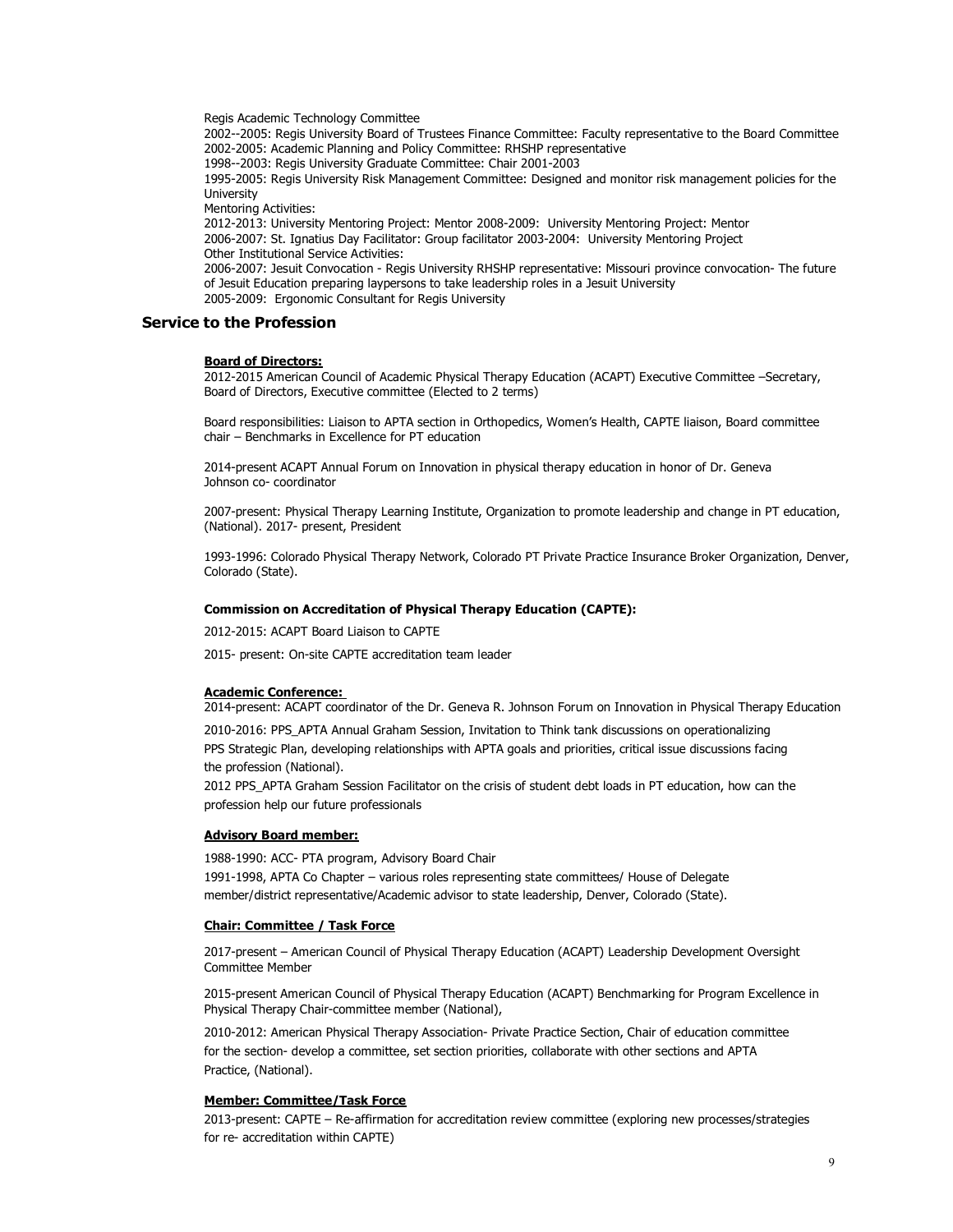2012-2014: APTA Physical Therapist Annual Examination Workgroup

2005-present: Diagnosis Dialogue I-VIII Exploring models to label and classify diagnosis within Physical **Therapy** 

2011-present: APTA/PPS section –clinical internship task force

#### **Presentation**

2013-2015 – ACAPT – Benchmarks in Excellence for PT education, Presenter of ACAPT taskforce efforts/plans. ELC/ACAPT annual meeting, October, 2013.

2002: US State Department- International Visitor Program, Presenter for Disability Rehabilitation Vietnam: A Regional Project for Vietnam. Educational potential for physical therapy in Vietnam, Denver, Colorado (International).

#### **Reviewer - Articles / Manuscripts**

2006-present: Archives of Physical Medicine and Rehabilitation, Indianapolis, Indiana (National).

### **Honors & Awards:**

#### **Award**

2014: APTA Education Section: Leadership in Education Award. Recognized for lifetime contributions and service to PT education.

2005: APTA-Co Chapter Service Award Bob Doctor Service Award-APTA Colorado Chapter.

1996: Outstanding Contribution to Practice Award American Physical Therapy Association - Private Practice

Section. 1996: Outstanding Physical Therapist of the Year Award American Physical Therapy Association-

Colorado Chapter. 1983: Centennial Recognition Award for meritorious Service University of Colorado Health Science Center.

### **Honor**

2016: Dean Emerita, School of Physical Therapy, Regis University 2004: Jesuit Honor Society- Honorary Faculty Inductee Alpha Sigma

Nu. 1997, 2004: Processional Marshal Regis University.

1977: Graduate with Honors Texas Woman's University.

### **Continuing Education Attended:**

#### **Research-Related Conference/Seminar**

2018: APTA Combined Section Meeting: Topics in orthopedics, neurology, education health policy, New Orleans, LA. 2017: APTA Education Leadership Conference: Topics in education, excellence, leadership, Columbus, Oh. 2017 APTA National Conference (NEXT): Topics in education, neurology, health promotion, Boston Mass. 2017 APTA Combined Section Meeting: Topics in orthopedics, neurology, education, health policy San Antonio, Tx. 2016 APTA Education Leadership Conference: Topics in education, excellence, leadership. Phoenix, Az. 2016 APTA Neurology Section: IVSTEP: An intensive study of research and clinical practice updates in the management of patients with neurological conditions across the lifespan. Ohio State University, 2016 APTA: Combined Section Meeting: Various topics in orthopedics, neurology, education, health promotion. Anaheim Ca. 2015 APTA: Education Leadership Conference: Topics in education, excellence in PT education, leadership,

Baltimore Md 2015: APTA National Conference, Various topics in orthopedics, neurology, health policy. National Harbor, Md.

2015: APTA Combined Sections Meeting: Various topics in orthopedics, neurology, education, health promotion. Indianapolis, Indiana

2014: APTA: Education Leadership Conference: Topics in education, excellence in education, leadership. Clinical Education Summit, Kansas City, Mo.

2014: APTA National Conference, Various topics in education, orthopedics, neurology, health policy, Charlotte NC. 2014: APTA Combined Sections Meeting: Various topics in orthopedics, neurology, education and women's health. Las Vega, Nevada

2013: APTA Education Leadership Conference: Topics in education, excellence in PT education, outcomes assessment etc. Portland, OR.

2013: Colorado Health Foundation Future in Health Care, promoting a healthy Colorado. Keystone, Co. 2013: APTA National Conference, Various topics in orthopedics, neurology, health policy. Salt Lake City, Utah. 2013: APTA Combined Sections Meeting. Various topics in orthopedics, neurology, education, women's health. San Diego, California.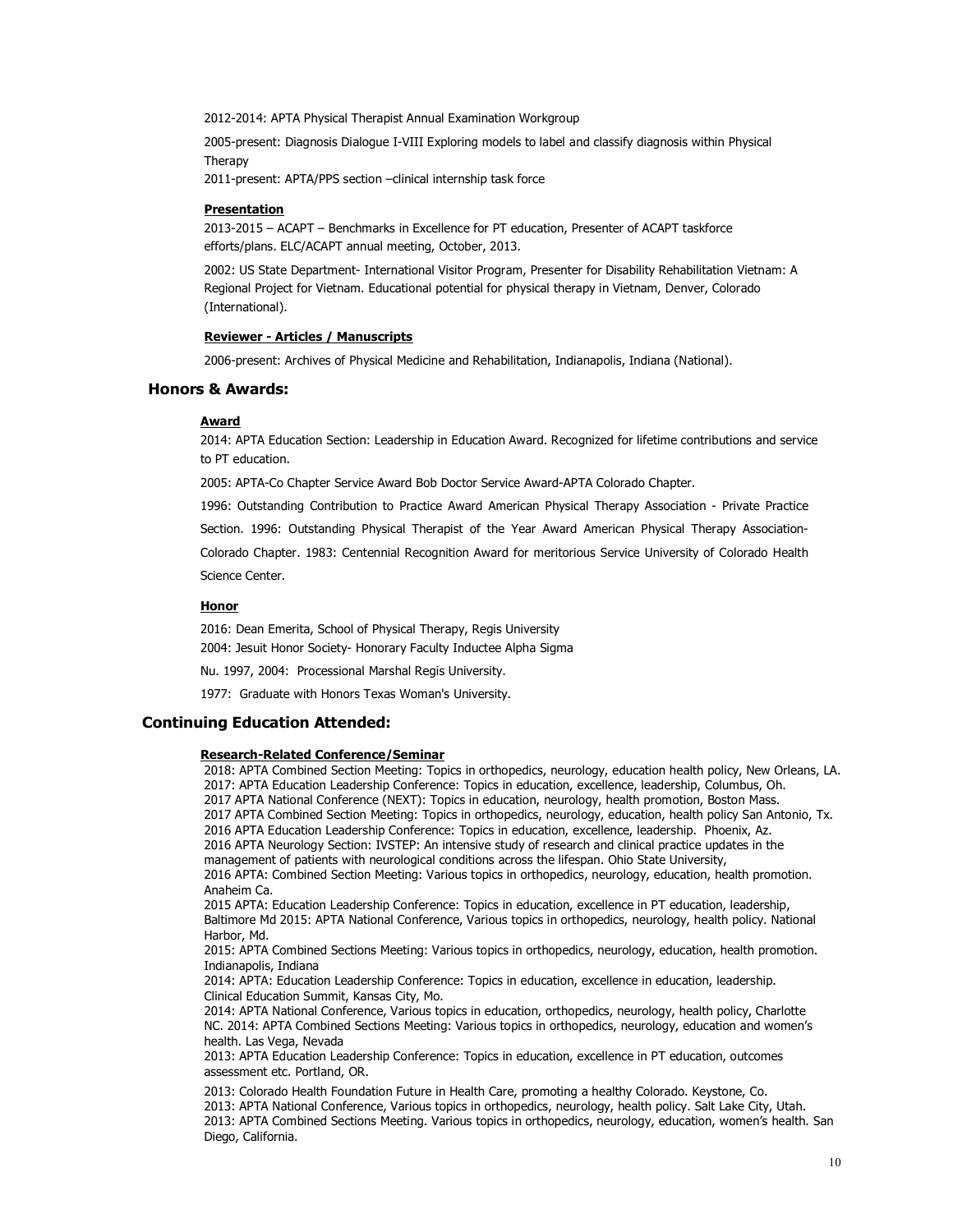2012: APTA Education Leadership Conference and Education Leadership Institute meeting – Greenwich Connecticut 2012: American Physical Therapy Association, Annual Conference, Topics in education, management and advocacy – Tampa Florida

2012: Colorado Health Foundation Future in Health Care Conference – Keystone, Colorado

2012: American Physical Therapy Association, Combined Sections Meeting, Topics in education, management and policy issues

2011: APTA Education Leadership Conference: Various topics on education, excellence in PT education, Educational Leadership Institute meeting – Leadership development topics – Clear Water, Florida

2011: APTA National Conference. Various topics including: education, research, orthopedic, neurology and women's health

2011: American Physical Therapy Association, Combined Sections Meeting, Topics in education, management and policy issues.

2010: Dry Needling Level 1: Kinetacare – Denver, Colorado

2010: APTA National Conference. Various topics including: education, research, orthopedic, neurology and women's health

2010: American Physical Therapy Association, Combined Sections Meeting. Various topics in education, management and policy issues. San Diego, California.

2009: APTA Combined Sections Meeting. Various topics in education, research, orthopedics, neurology and women's health. Las Vegas, Nevada.

2008: APTA National Conference. Various topics including: education, research, orthopedic, neurology and women's health. San Antonio, Texas.

2008: APTA Combined Sections Meeting. Various topics in orthopedics, neurology, education, distance learning, business and women's health. Nashville, Tennessee.

2007: APTA National Conference. Various topics in orthopedic, neurological injuries, DPT education, distance learning, business principles, teaching strategies. Denver, Colorado.

2007: APTA Combined Sections Meeting. Various topics in orthopedic, neurological injuries, DPT education, distance learning, business principles, teaching strategies. Boston, Massachusetts.

2006: APTA National Conference. Various topics in orthopedic, neurological injuries, DPT education, distance learning, business principles, teaching strategies. Orlando, Florida.

2006: APTA Combined Sections Meeting. Various topics in orthopedic, neurological injuries, DPT education, distance learning, business principles, teaching strategies. San Diego, California.

2005: APTA Combined Sections Meeting. Various topics in orthopedic, neurological injuries, DPT education, distance learning, business principles, teaching strategies. New Orleans, Louisiana.

2004: APTA National Conference. Various topics in occupational medicine, business, risk management, education, Medicare, Legislative participation. Chicago, Illinois.

2003: APTA National Conference. Various topics in occupational medicine, business, risk management, education, Medicare, legislative participation. DC, Washington.

2003: APTA Combined Sections Meeting. Various topics in orthopedic, neurological injuries, DPT education, Distance learning, business principles, teaching strategies. Tampa, Florida.

2002: APTA National Conference. Various topics in occupational medicine/education. Cincinnati, Ohio.

2002: APTA Combined Sections Meeting. Various topics in orthopedic, neurological injuries, DPT education, distance learning, business principles, teaching strategies. Boston, Massachusetts.

2001: APTA National Conference. Various topics. Anaheim, California.

2001: APTA Combined Sections Meeting. Various topics in orthopedic, neurological injuries, DPT education, distance learning, teaching strategies. San Antonio, Texas.

1999: APTA National Conference. Various Topics. DC, Washington.

1999: APTA Combined Sections Meeting. Various topics in orthopedic and sports injuries, promoting research in the profession, teaching/learning effectiveness strategies. Seattle, Washington.

1998: APTA Combined Sections Meeting. Various topics in orthopedic an sports injuries, promotion research in the profession, teaching/learning effectiveness strategies. Boston, Massachusetts.

1997: APTA Combined Sections Meeting. Dallas,

Texas. 1996: APTA Combined Sections Meeting.

Atlanta, Georgia. 1995: APTA National Student

Conclave. Denver, Colorado. 1995: APTA Combined

Sections Meeting. Reno, Nevada.

1993: APTA National Conference. Various topics on Occupational Physical Therapy and Clinical EMG. Cincinnati,

Ohio. 1992: APTA National Conference. Educational issues, CTD, Low Back Management. Denver, Colorado.

1986: APTA Midwinter Conference. Instructional Courses-JCAH Rules and Regulations 8hrs, Industrial medicine, Keith Blankenship 8hrs, Conference 30hrs. Chicago, Illinois.

1982: APTA Combined Sections Meeting. Pre-conference - Back Schools - 12hrs, Pre-season Screenings - 16hrs Conference 40 hrs. San Diego, California.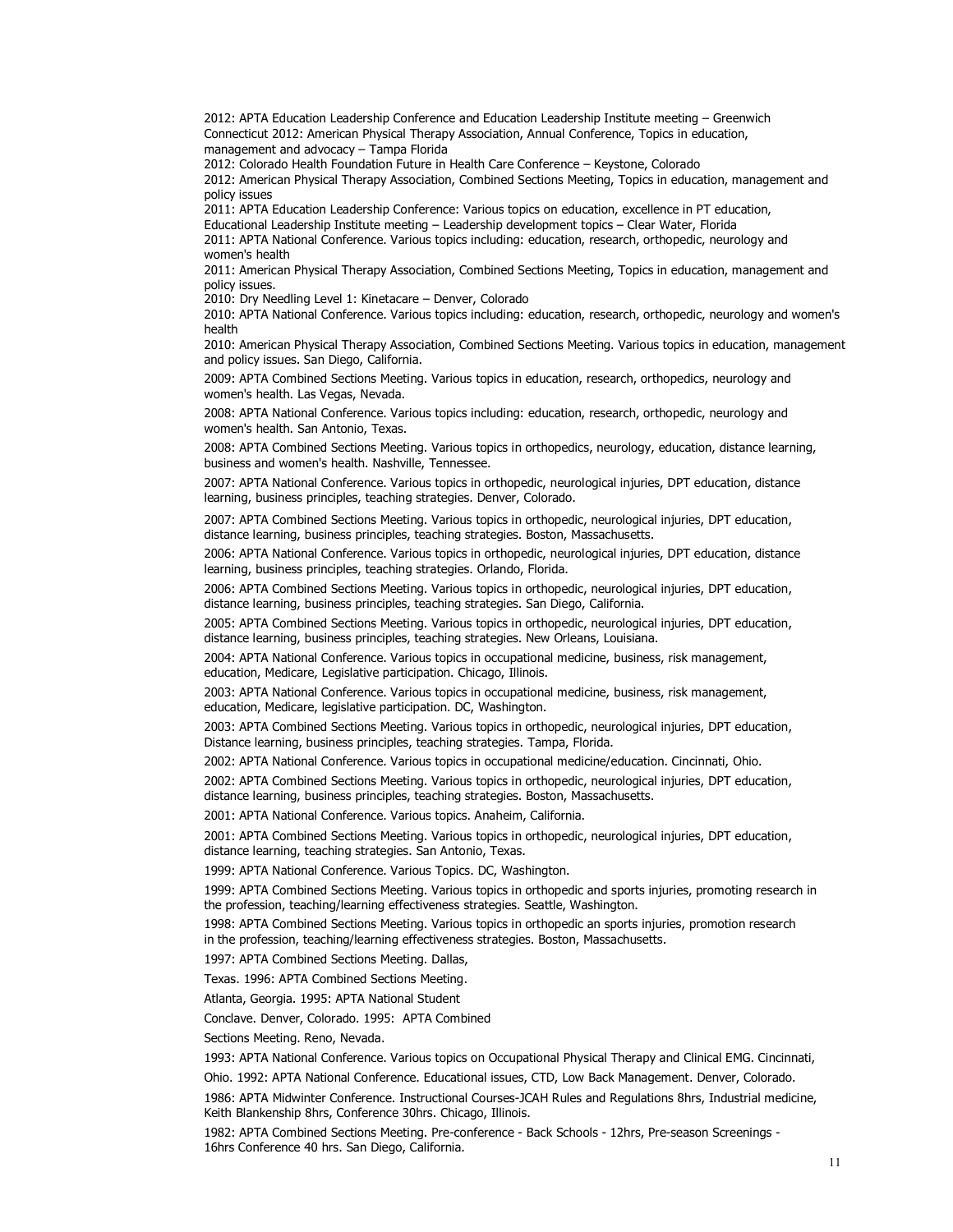1981: APTA Combined Sections Meeting. Reno, Nevada.

1978: Annual Clinical Coordinators Meeting, Special Topic. Clinical Research, University of Texas Medical Branch. Galveston, Texas.

#### **Professional Seminars / Workshops**

2018 Online Course Design. University of Vermont, Burlington, Vermont

2011- 2012 APTA/Colorado Chapter Spring Conference Chapter Business Meeting 2010—2012 APTA/Colorado Chapter Fall Conference Chapter Business Meeting and Outstanding PT presentations

2010: APTA/Colorado Chapter Spring Conference. Multiple Sclerosis: Managing the Elusive Symptoms of a Complex Disease, Chapter Business Meeting. Denver, Colorado.

2010: APTA Annual Conference and Exposition. Various topics on education, practice and policy issues. Boston, Massachusetts.

2009: American Physical Therapy Association Education Leadership Conference. CAPTE review, New organizational structure for education in PT. Philadelphia, Pennsylvania.

2009: APTA National Conference. Various topics in PT education, management, and policy issues. Baltimore,

Maryland. 2008: APTA/Colorado Chapter Fall Conference. Health Promotion, risk reduction and cardiovascular risk classification.

Denver, Colorado.

2007: APTA/Colorado Chapter Fall Conference. Reimbursement Challenges in PT practice. Denver, Colorado.

2007: American Physical Therapy Association Education Leadership Conference. Issues and Trends in PT education, professional and post-professional options. Minneapolis, Minnesota.

2007: American Physical Therapy Association Education Leadership Conference. Issues and trends in PT education professional and post-professional options. Minneapolis, Minnesota.

2006: APTA/Colorado Chapter Fall Conference. Customer Service and Quality care: Success in Today's Competive Healthcare Market. Denver, Colorado.

2006: Leadership Creativity Conference. The Fire Within. Denver, Colorado.

2006: APTA Private Practice Section Annual Conference and Exposition. Current issues in physical therapy practice. Miami Beach, Florida.

2006: American Physical Therapy Association Education Leadership Conference. Current trends in PT education, Post- Professional ed, CAPTE criteria revision updates. Arlington, Virginia.

2006: Jesuit Convocation. St. Louis, Missouri.

2005: APTA/Colorado Chapter. Changes to Colorado's PT Practice Act and Rule that Affect you. Denver,

Colorado. 2005: APTA/Colorado Chapter Fall Conference. Evidence Based Practice-Clinical Implications. Denver, Colorado.

2005: Academic Administrators Special Interest Group Fall Conference. Faculty Workload design/options, DPT education CAPTE criteria being implemented in 2006. Pasadena, California.

2005: III STEP (Summer Institute on Translating Evidence into Practice). Linking Movement Science and Intervention, University of Utah. Salt Lake City, Utah.

2005: APTA Government Affairs Forum. Legislative issues and meetings with congressional representatives. DC, Washington.

2004: Academic administrators Special Interest Group Fall Conference. DPT education/Facilitation in Communication amongst various groups. St. Louis, Montana.

2003: Academic Administrators Special Interest Group Fall Conference. DPT education, Facilitation in Communication amongst various groups. San Antonio, Texas.

2002: Academic Administrators Special Interest Group Fall Conference. DPT education. New York, New

York. 2001: APTA/Colorado Chapter Spring Conference. Vestibular Rehabilitation-speaker Julie Knoll PT, Business

meeting/misc practice area presentation. Denver, Colorado.

2000: APTA- CAPTE accreditation review. Mary Jane Harris MS PT. Indianapolis, Indiana.

2000: Evidence Based Practice in Physical Therapy. Sponsored by the Manual Therapists Association - speakers Jules Rothstein PhD PT. Denver, Colorado.

2000: APTA/Colorado Chapter Spring Conference. Business Meeting. Denver, Colorado.

2000: Academic Administrators Special Interest Group Fall Conference. DPT education. Chicago, Illinois.

1999: Academic Administrators Special Interest Group Fall Conference. DPT as Entry Physical Therapy Education. Chicago, Illinois.

1999: APTA/Colorado Chapter Spring Conference. Implementing Motor Control Strategies in Orthopedics. Denver, Colorado.

1998: APTA/Colorado Chapter Fall Conference. An Eclectic Approach to Lower Extremity Dysfunction. Denver,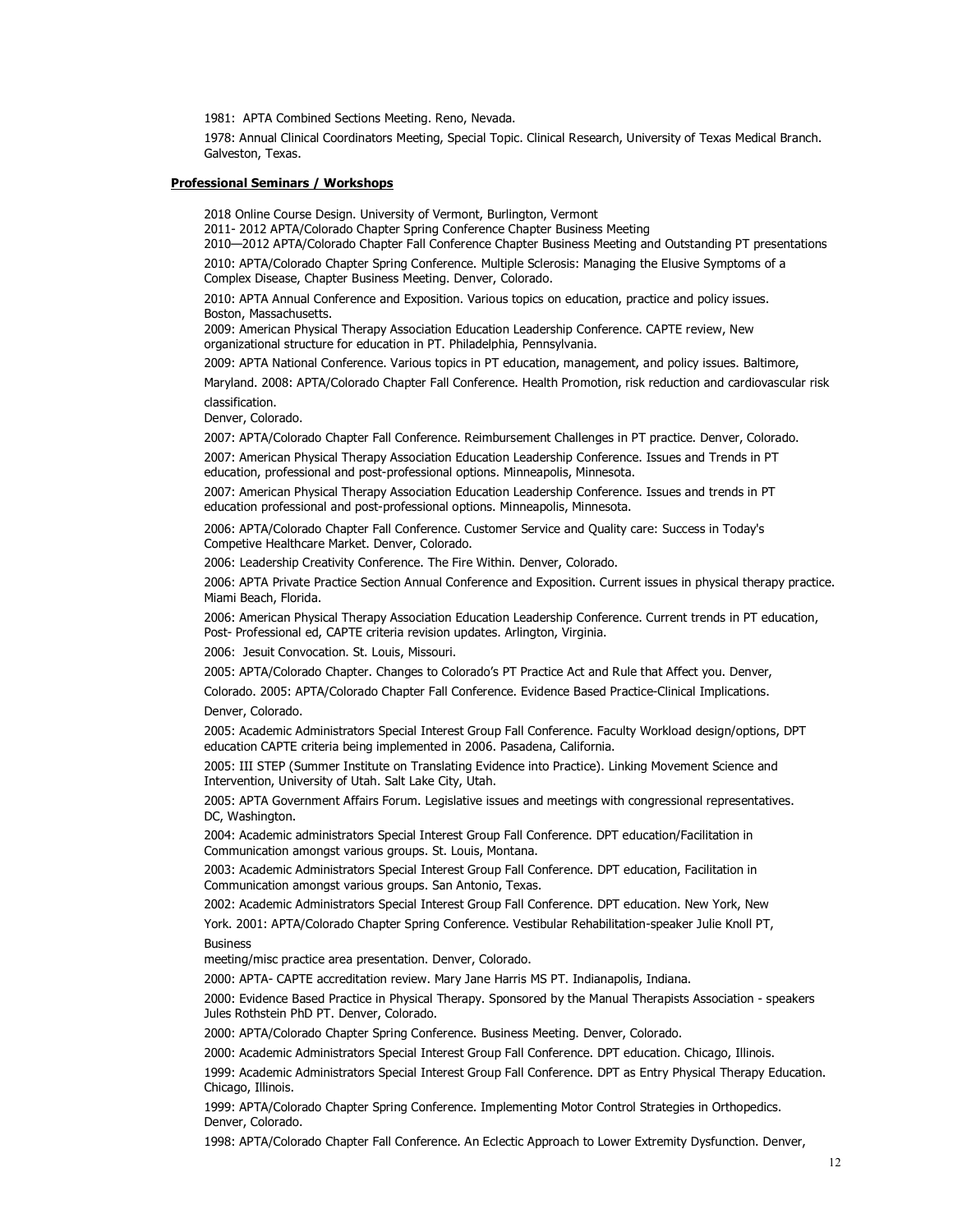Colorado. 1998: Academic Administrators Special Interest Group Fall Conference. Implementing APTA '98 Accreditation Guidelines.

Philadelphia, Pennsylvania.

1998: APTA/Colorado Chapter Spring Conference. Motor Control, Motor Learning Considerations in the practice of Physical Therapy, Use of technology in physical therapy practice. Denver, Colorado.

1997: Regis University-Faculty Development Seminar. Education and Technology. Denver,

Colorado. 1997: Regis University. Integrating the adult learning model into large classrooms. Denver, Colorado.

1997: Prosper Meniere Society 9th Annual Interdisciplinary Seminar. Diagnostic and Rehabilitative Aspects of Dizziness and Balance Disorders. Denver, Colorado.

1997: APTA/Colorado Chapter Spring Conference. Varied Clinical Practice Topics. Denver,

Colorado. 1996: APTA/Colorado Chapter Spring Conference. Varied Clinical practice topics.

Denver, Colorado.

1996: APTA/Colorado Chapter Fall Conference. Varied Clinical practice topics. Colorado Springs, Colorado.

1996: Academic Administrators Special Interest Group. Ethical Issues in the Managed Care Environment, impact of education and practice. Jacksonville, Florida.

1995: World Conference in Physical Therapy. Topics on Education, Occupational Health and Low Back Management and Gait Dysfunction. DC, Washington.

1995: The International Symposium on Manual Therapy '95. Cadaver Dissection. Denver,

Colorado. 1995: Regis University-Faculty Development Seminar. Sexual Harassment, Fall 1995.

Denver, Colorado. 1995: Regis University. Introduction to Quattro Pro. Denver, Colorado.

1995: APTA-Educational Outcomes Assessment and Curriculum Development Conference. Denver, Colorado.

1995: APTA/Colorado Chapter Spring Conference. Physical Therapy in Prevention and Management of Chronic Diseases in the Aging Population. Keystone, Colorado.

1995: Academic Administrators Special Interest Group Forum. LIFO Communication Model. Denver, Colorado.

1995: Academic Administrators Special Interest Group. Communication Styles. Breckenridge,

Colorado. 1994: Problem Based Learning. McMaster University Faculty. Toronto, Canada.

1994: APTA/CPTA Joint Conference. Courses in education, occupational medicine, spinal care. Toronto, Canada.

1994: APTA Midwinter Conference. Pre-conference course for New Academic Administrators-12 hrs; postconference writing self-study reports - APTA Accreditation- 12hrs; Topics in Clinical EMG Occupational Physical Therapy, Physical Therapy Education. New Orleans, Louisiana.

1994: APTA/Colorado Chapter Spring Conference. Spinal Stabilization Stanley Paris PH.D.PT. Keystone,

Colorado. 1994: 5th Annual Colorado Spine Symposium. Spinal Alignment, Surgical techniques, Difficult Areas of Spinal Care.

Denver, Colorado.

1994: PPS Annual Conference & Exposition. Sailing Towards the Future. Marco Island, Florida.

1993: Peach Blossom Conference. Future Leaders in Physical Therapy Education - Feneva Johnson, Rose Meyers, Linda Woodruff. Alanta, Georgia.

1993: Muscle Imbalances. Florence Kendall. Denver, Colorado.

1993: Low Back Management/ Muscle energy techniques - M. Bookout. Loveland,

Colorado. 1993: APTA/Colorado Chapter Spring Conference. Breckenridge, Colorado.

1993: APTA/Colorado Chapter Fall Conference. Denver,

Colorado. 1993: Advanced Clinical EMG. Barbara Headley.

Denver, Colorado. 1992: Work Injury Management Conference-

CAIRE. Denver, Colorado.

1992: Occupational Ergonomics. Work Evaluation Management/Prevention of CT Disorders Upper Limb and Low Back.

Denver, Colorado.

1992: Manuscript Review. Pathomechanics/Management of CTD - IMPACC home study. Denver,

Colorado. 1991: Shoulder Evaluation/Rehabilitation. Cliff Fowler. Colorado Springs, Colorado.

1991: Management of Occupational Back Injury. D. Saunders. Denver, Colorado.

1991: APTA Midwinter Conference. Orthopedics, Sports Injuries, Prevention, Management of Cumulative Trauma Disorders. Orlando, Florida.

1991: APTA/Colorado Chapter Spring Conference. Beaver Creek,

Colorado. 1991: APTA Colorado Chapter Fall Symposium. Colorado

Springs, Colorado.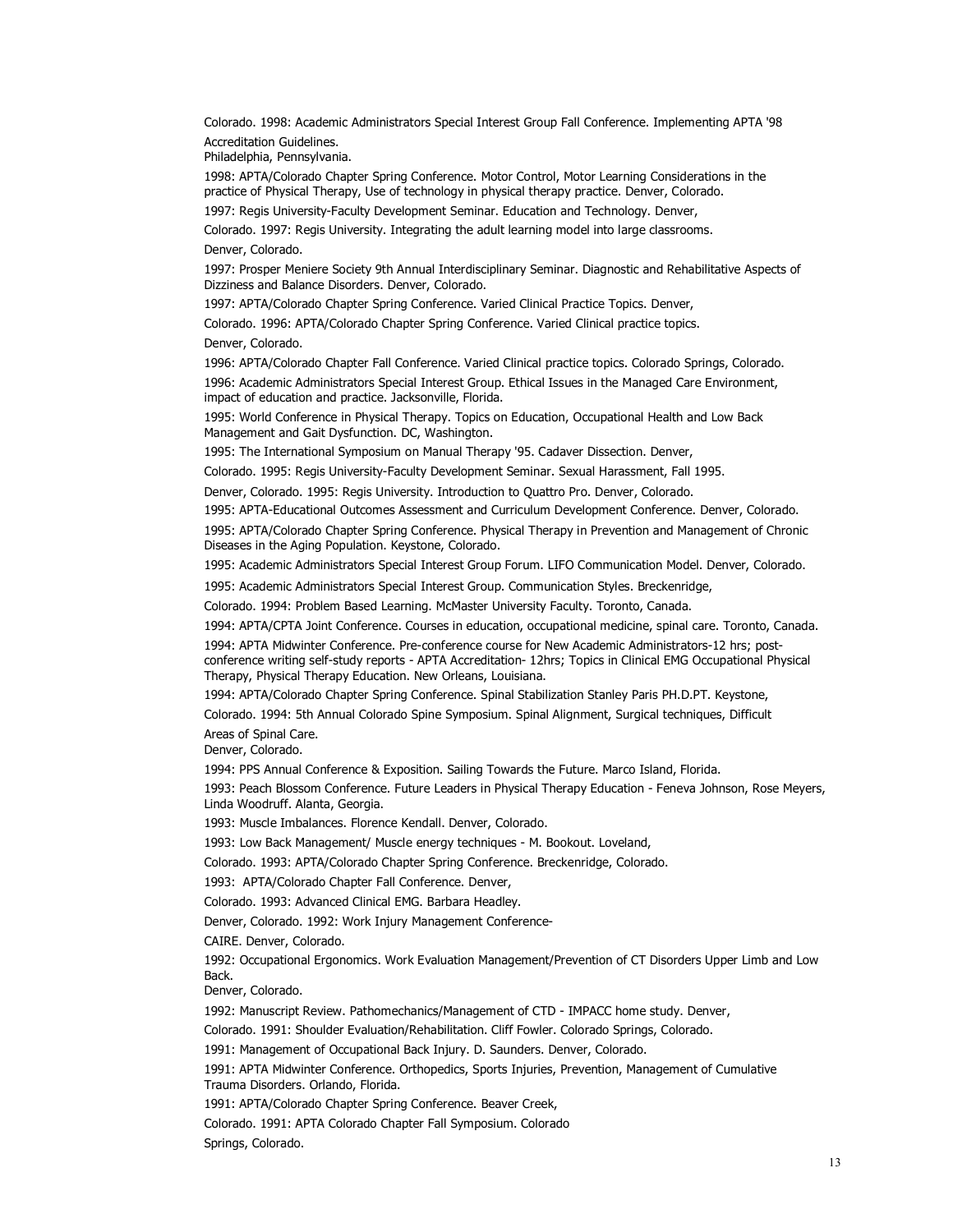1990: B200. Computerized Back Testing Training, Conference, Isotechnologies. Hillsborough, North Carolina. 1990: Developing, Designing, and Marketing Work Hardening and Pre-placement screening programs. Melanie Ellexson and Roy Matheson. Denver, Colorado.

1989: Work Injury Management, Advances in Evaluation, Treatment and Prevention of Injuries in Industry. Denver, Colorado.

1988: Balance Deficits in The Neurologic Patient. Anne Shumway Cook, Ph.D., PT and Fay Horak, Ph.D., PT. Denver, Colorado.

1988: Back Analysis by Computerized Kinesiological Study The Spine. Evaluation of Function. Hilton Head, South Carolina.

1987: APTA/Colorado Chapter Spring Conference. Silver Creek, Colorado.

1986: Maitland Approach to Management of Lumbar and SI Dysfunction. Gordon Cummings. Denver,

Colorado. 1986: Lower Extremity/Foot/Ankle Dysfunction. Advances Clinical Management-Lynn Wallace, St. Luke's Hospital.

Denver, Colorado.

1986: How to Effectively Work With People. Business Consultants. Denver,

Colorado. 1986: Autonomy through Professional Growth. Carol Davies. Estes

Park, Colorado. 1986: APTA/Colorado Chapter Spring Conference. Silver Creek, Colorado.

1986: APTA/Colorado Chapter Fall Conference. Psychological Approach to Chronic Pain. Denver,

Colorado. 1985: PNF. Institute of Physical Art, St. Luke's Hospital. Denver, Colorado.

1985: American Physical Therapy Association. Leadership in Educational Change. Rock Eagle,

Georgia. 1985: Innovation in Health Care Delivery. Denver, Colorado.

1985: APTA Spring Conference. Marketing Physical Therapy. Silver Creek,

Colorado. 1984: Functional Orthopedics I. Institute of Physical Art. Denver, Colorado.

1984: Developing Fitness Programs/Aerobic Guidelines. Boulder,

Colorado. 1983: Midwinter Sections APTA conference. Nashville,

Tennessee.

1983: Lumbar Spine/SI Joint. Marla Mann Bookout. Denver,

Colorado. 1983: Histology. Denver, Colorado.

1983: Foot/Ankle Evaluation and Treatment. Thomas McPoil. Denver, Colorado.

1983: Foot/Ankle Evaluation and Treatment. Marla Mann Bookout. Denver, Colorado.

1983: Clinical Educators Workshop. Washington University PT Curriculum Posture - Research - PT Program updates. St.

Louis, Missouri.

1983: Advanced NDT. Adult Hemiplegia - Pamela Mullins, Spalding Rehabilitation. Denver,

Colorado. 1982: Third Annual Sports Medicine Conference. Dallas, Texas.

1982: NDT Refresher Course. Pamela Mullins. Denver, Colorado.

1982: Integrated Approach to the Treatment of Hemiplegia Patients. Pamela Duncan. Denver,

Colorado. 1982: Functional Electrical Stimulation. Ranchos Los Amigos Hospital. Denver, Colorado.

1982: Effective Methods for Clinical Teaching. Clinical Educators Forum - Coordinator of program. Denver,

Colorado. 1982: Effective Group Problem Solving. Hospital Learning Center. Denver, Colorado.

1982: Advanced Isokinetics and Sports Medicine. George Davies. Denver, Colorado.

1981: Clinical Teaching and Evaluation. Dr. Frank Stritter, Ph.D., Washington University Physical Therapy Clinical Ed Meeting. St. Louis, Missouri.

1981: APTA/Colorado Chapter Spring Conference. Understanding the Neurological Patient - Dr. W. Scaer. Dillon, Colorado.

1980: Treatment of hemiplegia. Darcy Umphred. Denver, Colorado.

1980: Preceptor Training Workshop. UCHSC, Physical Therapy Curriculum. Denver,

Colorado. 1980: Neuroanatomy Review - Colorado Chapter, APTA. Joy Huss. Colorado Springs, Colorado.

1980: Integration of Clinical Research with Patient Care. The Institute of Rehabilitation and Research. Huston, Texas. 1980: High Voltage Galvanic Stimulation. Therapy and Application Microdyne Corp. Denver, Colorado.

1980: Burn-out Seminar. Rose Medical Center. Denver, Colorado.

1980: Adult NDT Certification. (refer to Education) 6 graduate credit hours. Dallas,